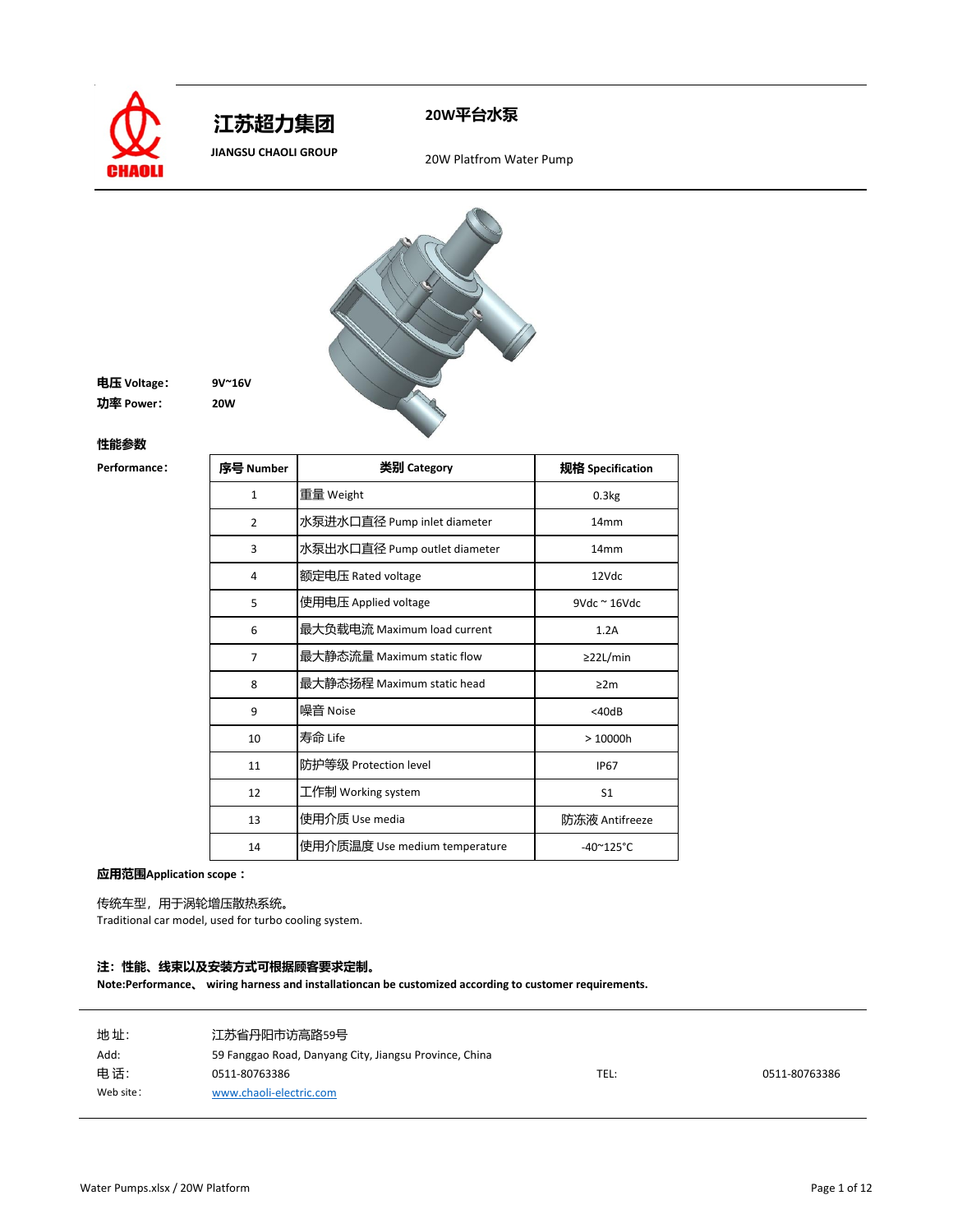

 **JIANGSU CHAOLI GROUP** 20W Platfrom Water Pump

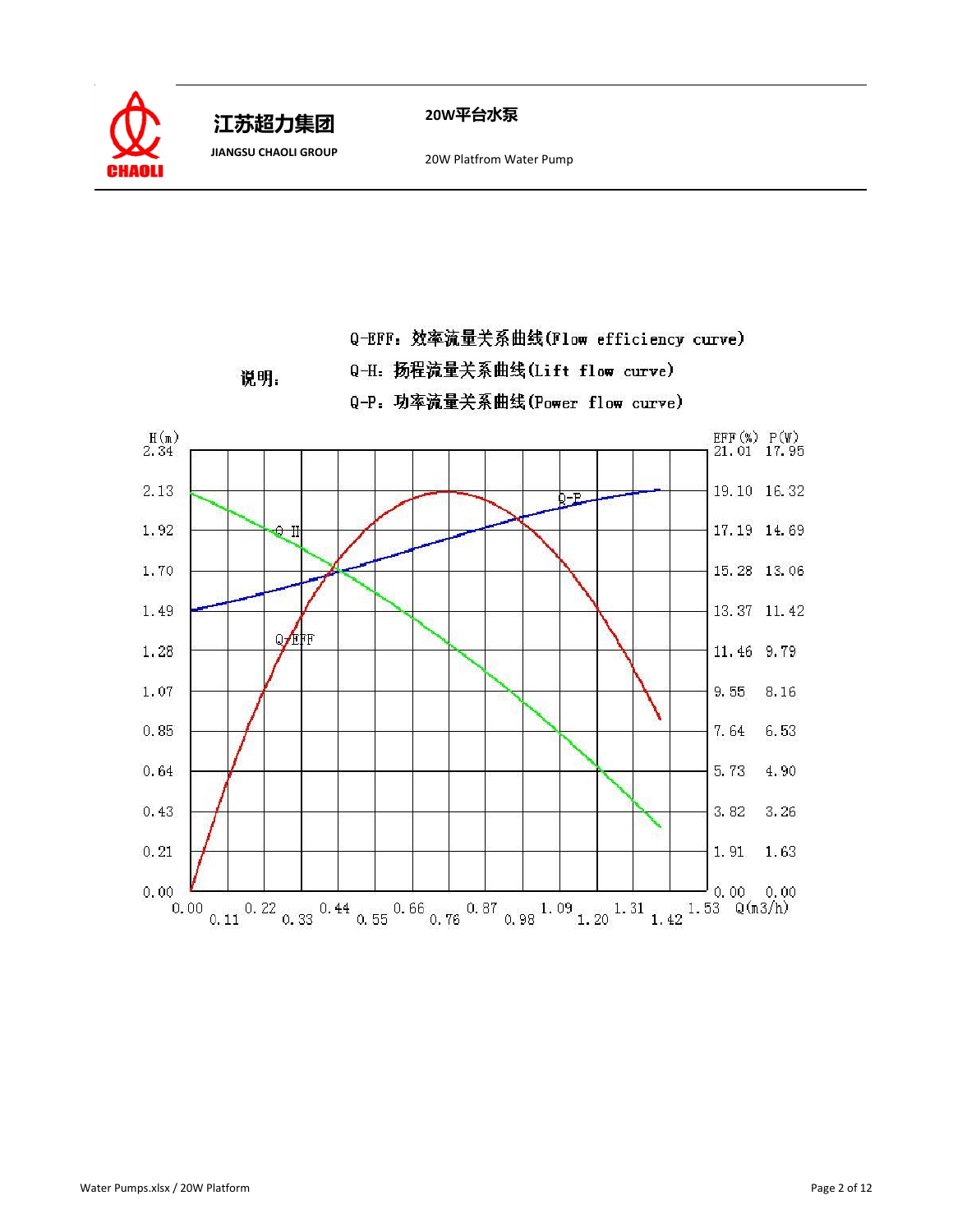



**JIANGSU CHAOLI GROUP** 60W Platfrom Water Pump



| 电压 Voltage: | $9V^{\sim}16V$ |
|-------------|----------------|
| 功率 Power:   | <b>50W</b>     |

#### **性能参数**

 $Performance$ 

| 序号 Number      | 类别 Category                   | 规格 Specification           |
|----------------|-------------------------------|----------------------------|
| $\mathbf{1}$   | 重量 Weight                     | 0.78kg                     |
| $\overline{2}$ | 水泵进水口直径 Pump inlet diameter   | 16mm                       |
| 3              | 水泵出水口直径 Pump outlet diameter  | 16 <sub>mm</sub>           |
| 4              | 额定电压 Rated voltage            | 13.5Vdc                    |
| 5              | 使用电压 Applied voltage          | $9Vdc \approx 16Vdc$       |
| 6              | 最大负载电流 Maximum load current   | 4A                         |
| 7              | 最大静态流量 Maximum static flow    | $\geq$ 30L/min             |
| 8              | 最大静态扬程 Maximum static head    | $\geq 6.5m$                |
| 9              | 噪音 Noise                      | $<$ 45dB                   |
| 10             | 寿命 Life                       | >10000h                    |
| 11             | 防护等级 Protection level         | <b>IP67</b>                |
| 12             | 工作制 Working system            | S <sub>1</sub>             |
| 13             | 使用介质 Use media                | 防冻液 Antifreeze             |
| 14             | 使用介质温度 Use medium temperature | $-40^{\circ}125^{\circ}$ C |

**应用范围Application scope :**

新能源电动车,用于驱动电机及控制器散热。

New energy electric vehicle, used for driving motor and controller heat dissipation.

### **注:性能、线束以及安装方式可根据顾客要求定制。**

| 地址:       | 江苏省丹阳市访高路59号                                           |      |               |
|-----------|--------------------------------------------------------|------|---------------|
| Add:      | 59 Fanggao Road, Danyang City, Jiangsu Province, China |      |               |
| 电话:       | 0511-80763386                                          | TEL: | 0511-80763386 |
| Web site: | www.chaoli-electric.com                                |      |               |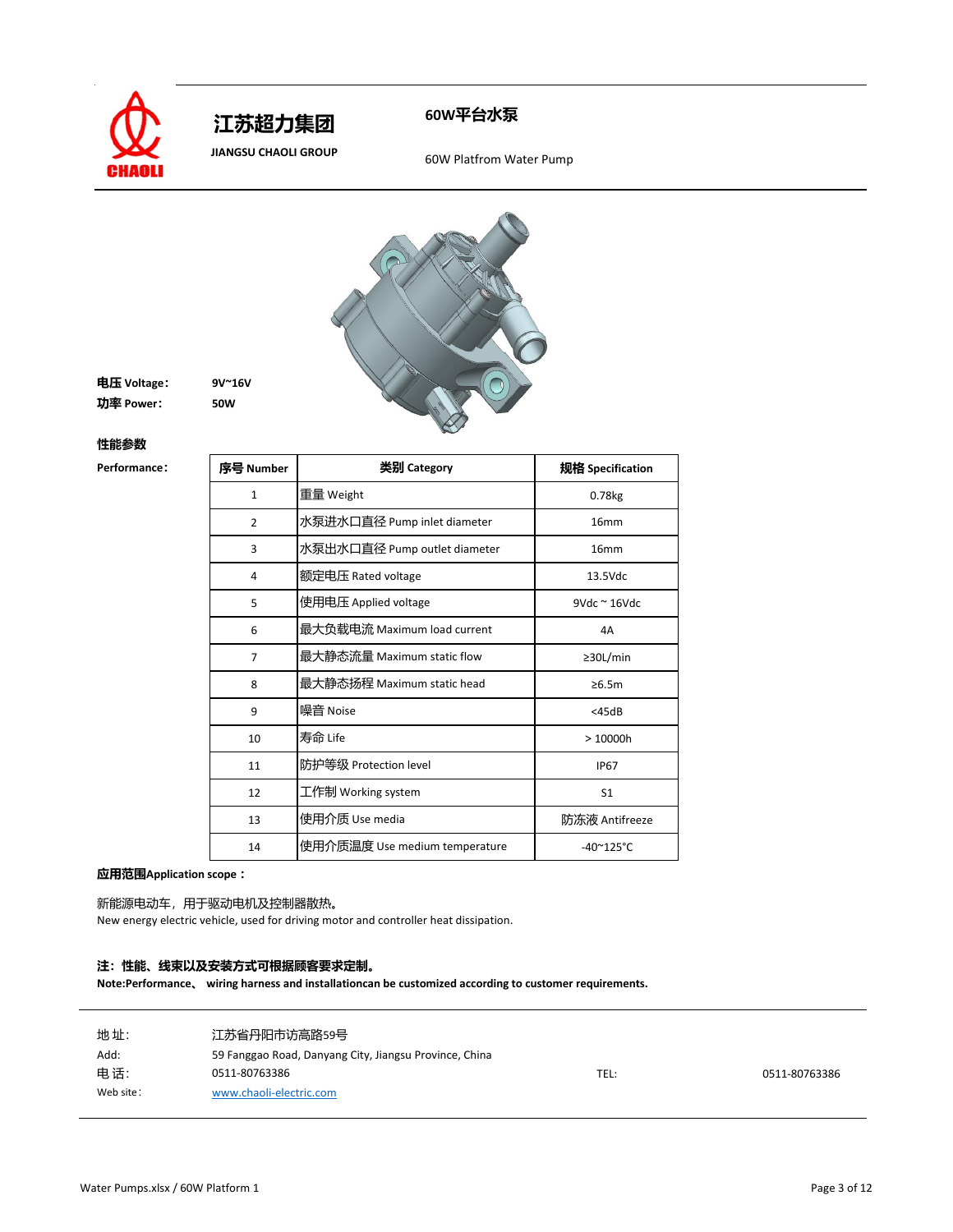

**JIANGSU CHAOLI GROUP** 60W Platfrom Water Pump

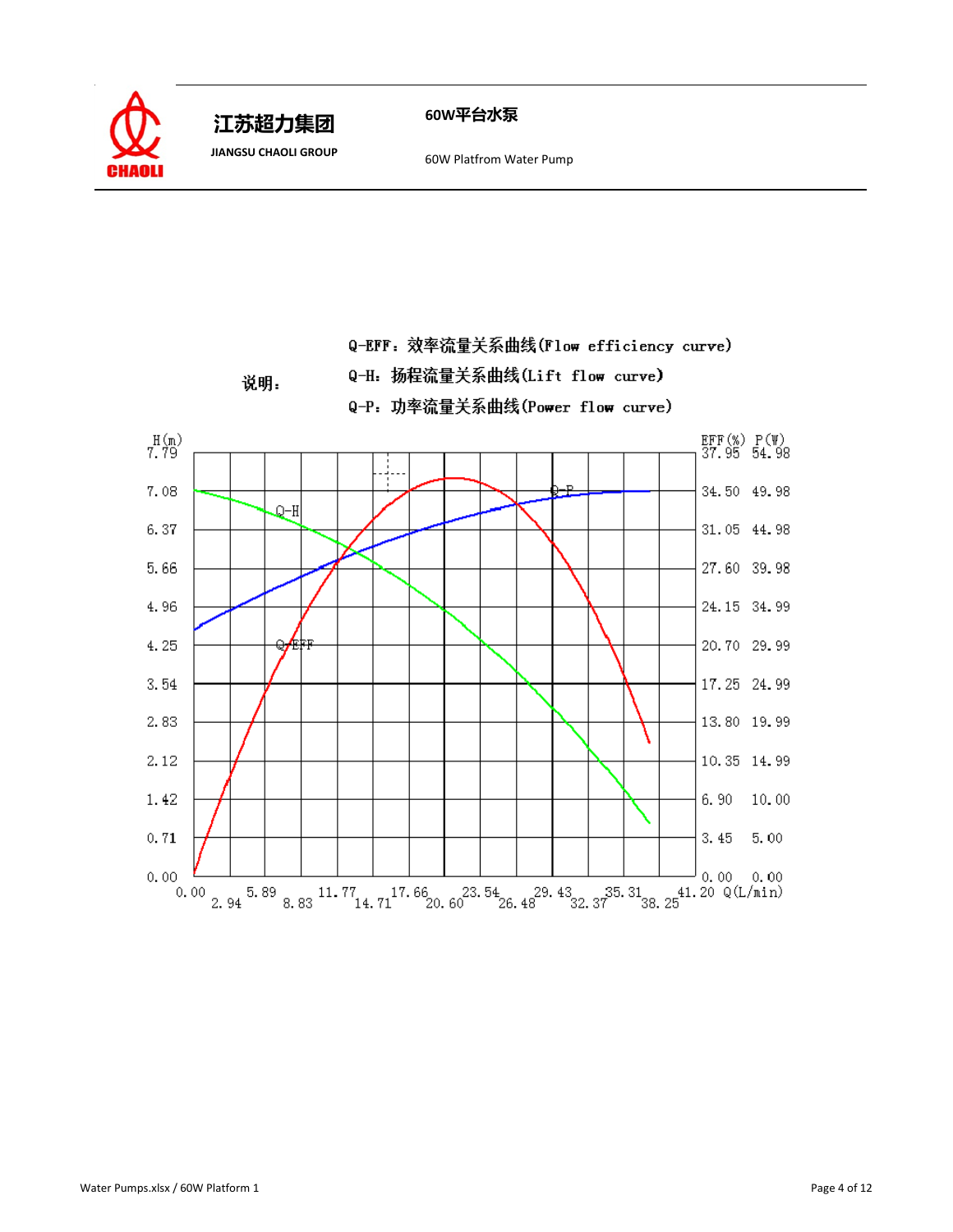



**JIANGSU CHAOLI GROUP** 60W Platfrom Water Pump



**电压 Voltage: 9V~16V 功率 Power: 80W**

#### **性能参数**

 $Performance$ 

| 序号 Number      | 类别 Category                   | 规格 Specification           |
|----------------|-------------------------------|----------------------------|
| $\mathbf{1}$   | 重量 Weight                     | 0.66kg                     |
| $\overline{2}$ | 水泵进水口直径 Pump inlet diameter   | 16mm                       |
| 3              | 水泵出水口直径 Pump outlet diameter  | 16 <sub>mm</sub>           |
| 4              | 额定电压 Rated voltage            | 13.5Vdc                    |
| 5              | 使用电压 Applied voltage          | $9Vdc \approx 16Vdc$       |
| 6              | 最大负载电流 Maximum load current   | 6.7A                       |
| 7              | 最大静态流量 Maximum static flow    | ≥43L/min                   |
| 8              | 最大静态扬程 Maximum static head    | $\geq 9m$                  |
| 9              | 噪音 Noise                      | $<$ 40dB                   |
| 10             | 寿命 Life                       | >10000h                    |
| 11             | 防护等级 Protection level         | <b>IP67</b>                |
| 12             | 工作制 Working system            | S <sub>1</sub>             |
| 13             | 使用介质 Use media                | 防冻液 Antifreeze             |
| 14             | 使用介质温度 Use medium temperature | $-40^{\circ}125^{\circ}$ C |

**应用范围Application scope :**

新能源电动车,用于驱动电机及控制器散热。

New energy electric vehicle, used for driving motor and controller heat dissipation.

### **注:性能、线束以及安装方式可根据顾客要求定制。**

| 地址:       | 江苏省丹阳市访高路59号                                           |      |               |
|-----------|--------------------------------------------------------|------|---------------|
| Add:      | 59 Fanggao Road, Danyang City, Jiangsu Province, China |      |               |
| 电话:       | 0511-80763386                                          | TEL: | 0511-80763386 |
| Web site: | www.chaoli-electric.com                                |      |               |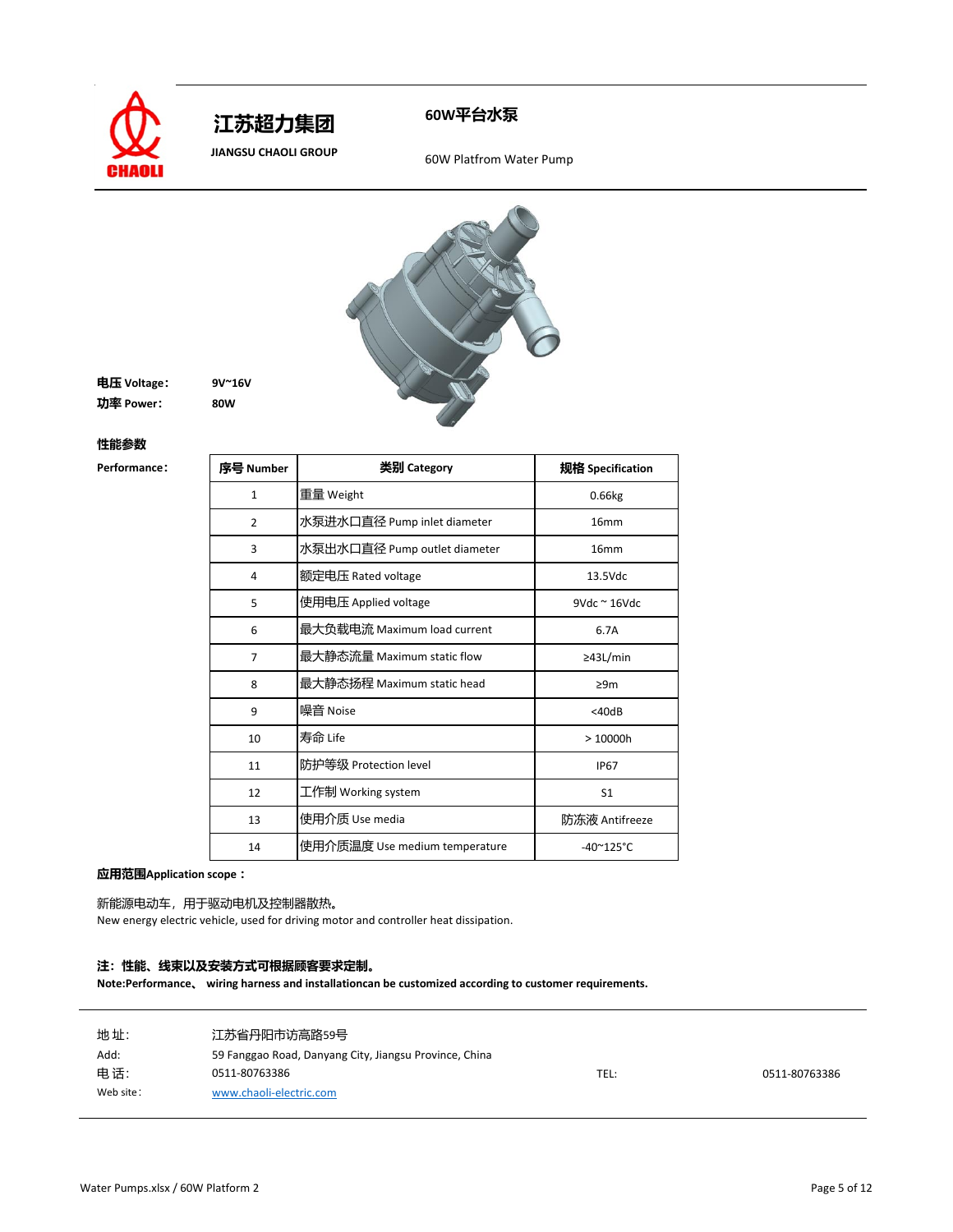

**60W平台水泵 江苏超力集团** 

**JIANGSU CHAOLI GROUP** 60W Platfrom Water Pump

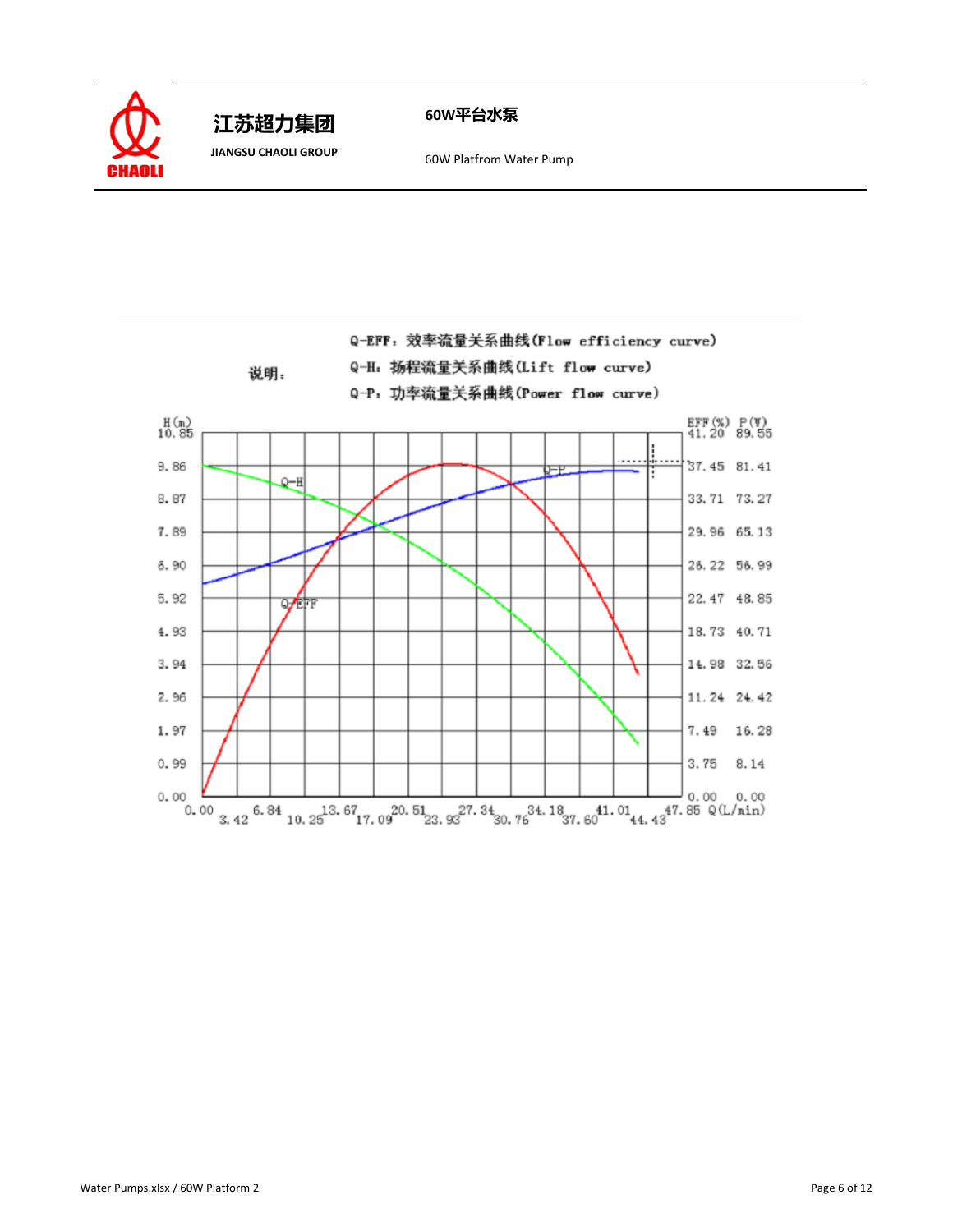

 **江苏超力集团** 

**120W平台水泵**

 **JIANGSU CHAOLI GROUP** 120W Platfrom Water Pump



**电压 Voltage: 9V~16V 功率 Power: 120W**

**性能参数**

 $Performance$ 

| 序号 Number      | 类别 Category                   | 规格 Specification           |
|----------------|-------------------------------|----------------------------|
| $\mathbf{1}$   | 重量 Weight                     | 0.95kg                     |
| $\overline{2}$ | 水泵进水口直径 Pump inlet diameter   | 16 <sub>mm</sub>           |
| 3              | 水泵出水口直径 Pump outlet diameter  | 16mm                       |
| 4              | 额定电压 Rated voltage            | 12Vdc                      |
| 5              | 使用电压 Applied voltage          | $9Vdc \approx 16Vdc$       |
| 6              | 最大负载电流 Maximum load current   | 10.5A                      |
| $\overline{7}$ | 最大静态流量 Maximum static flow    | ≥55L/min                   |
| 8              | 最大静态扬程 Maximum static head    | >12m                       |
| 9              | 噪音 Noise                      | $<$ 50dB                   |
| 10             | 寿命 Life                       | >10000h                    |
| 11             | 防护等级 Protection level         | <b>IP67</b>                |
| 12             | 工作制 Working system            | S <sub>1</sub>             |
| 13             | 使用介质 Use media                | 防冻液 Antifreeze             |
| 14             | 使用介质温度 Use medium temperature | $-40^{\circ}125^{\circ}$ C |

# **应用范围Application scope :**

1. 驱动电机及控制器散热;

Drive motor and controller heat dissipation;

2. 整车空调循环系统;

Vehicle air-conditioning circulation system;

3. 电池包加热循环 。

Heating cycle of battery pack.

### **注:性能、线束以及安装方式可根据顾客要求定制。**

| 地址:       | 江苏省丹阳市访高路59号                                           |      |               |
|-----------|--------------------------------------------------------|------|---------------|
| Add:      | 59 Fanggao Road, Danyang City, Jiangsu Province, China |      |               |
| 电话:       | 0511-80763386                                          | TEL: | 0511-80763386 |
| Web site: | www.chaoli-electric.com                                |      |               |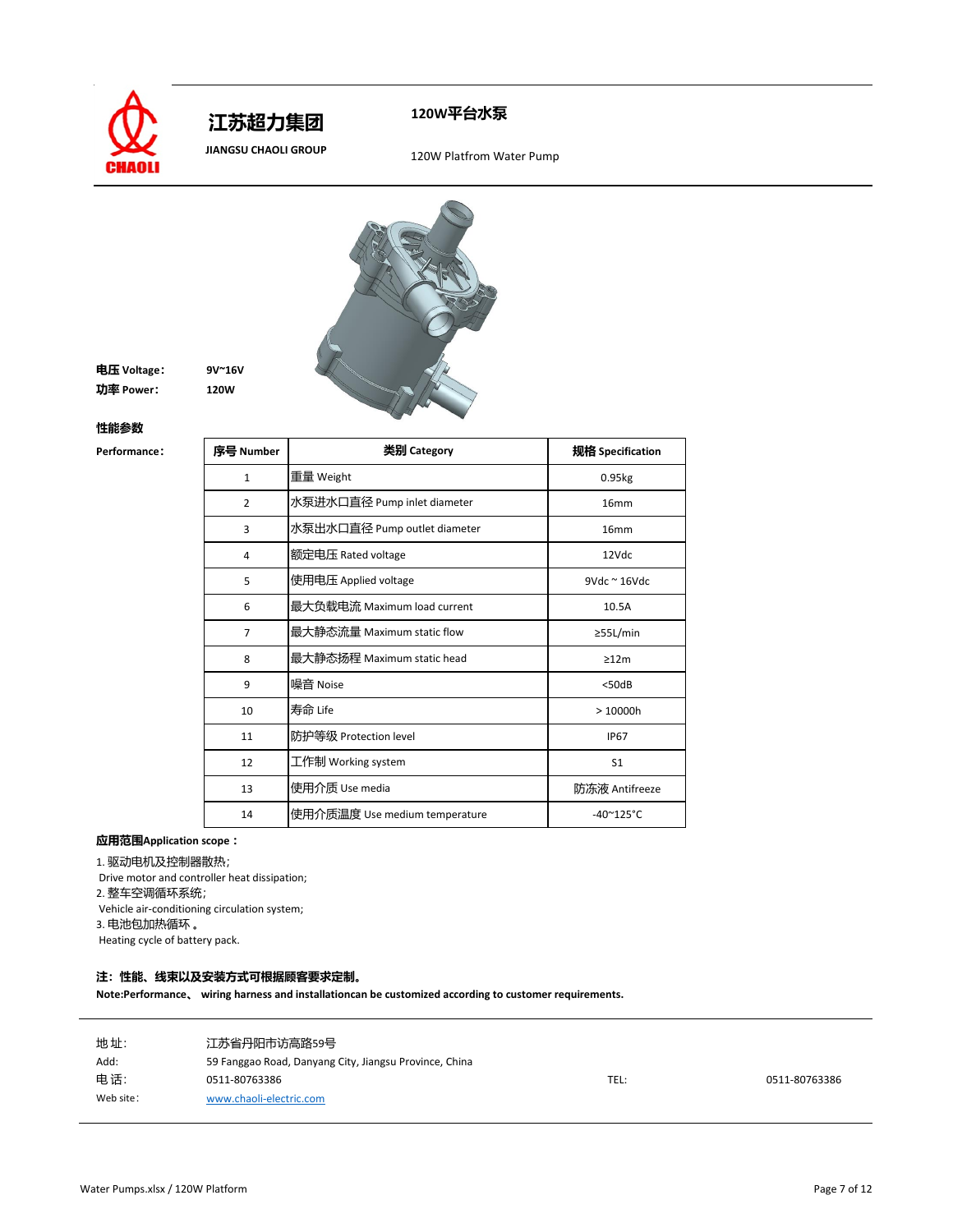

 **JIANGSU CHAOLI GROUP** 120W Platfrom Water Pump

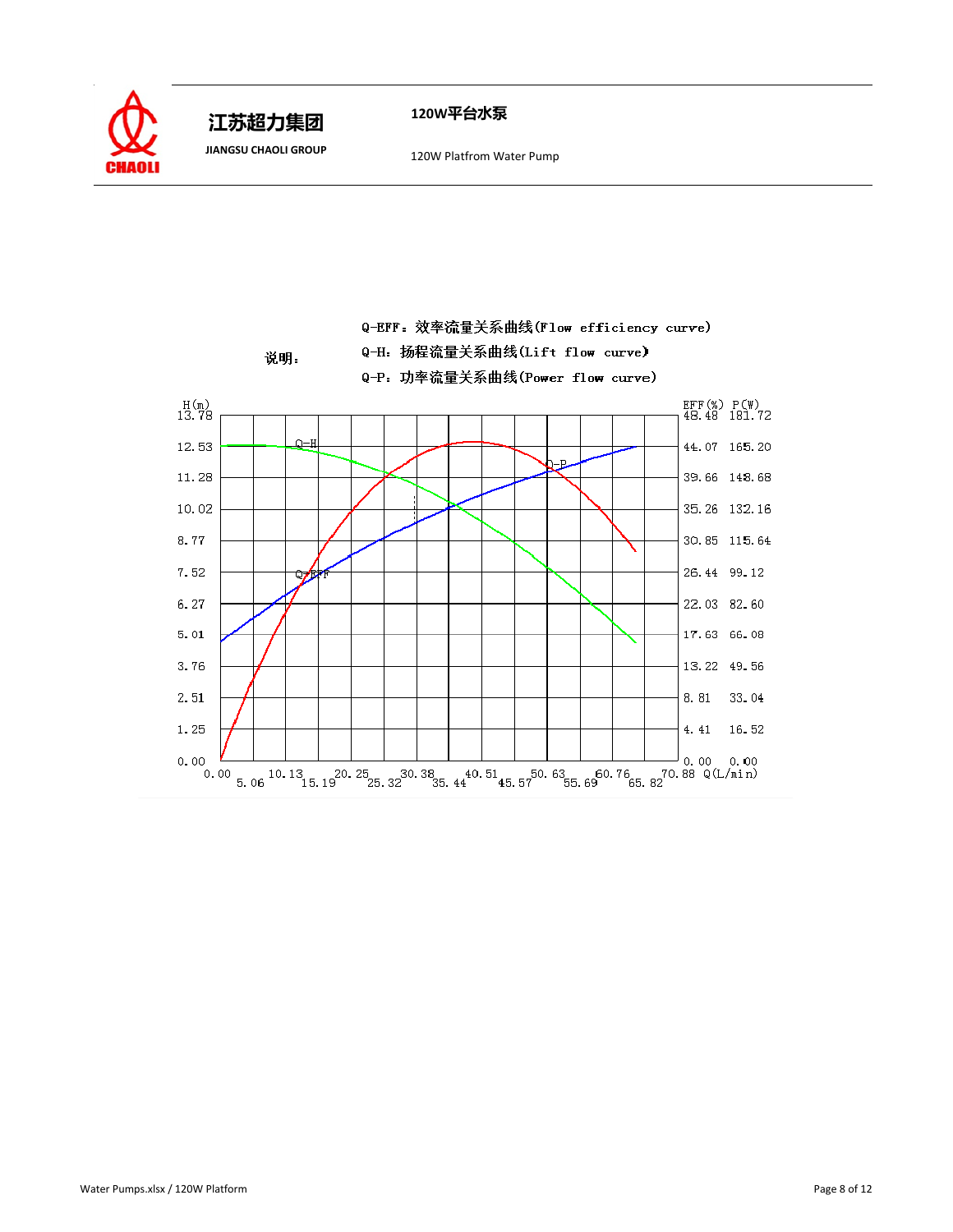



 **JIANGSU CHAOLI GROUP** 200W Platfrom Water Pump



**电压 Voltage: 18V~32V 功率 Power: 200W**

#### **性能参数**

 $Performance$ 

| 序号 Number      | 类别 Category                   | 规格 Specification           |
|----------------|-------------------------------|----------------------------|
| $\mathbf{1}$   | 重量 Weight                     | 1.86kg                     |
| $\overline{2}$ | 水泵进水口直径 Pump inlet diameter   | 38mm                       |
| 3              | 水泵出水口直径 Pump outlet diameter  | 38mm                       |
| 4              | 额定电压 Rated voltage            | 24Vdc                      |
| 5              | 使用电压 Applied voltage          | 18Vdc $\approx$ 32Vdc      |
| 6              | 最大负载电流 Maximum load current   | 10A                        |
| 7              | 最大静态流量 Maximum static flow    | $\geq$ 160L/min            |
| 8              | 最大静态扬程 Maximum static head    | $\geq 8m$                  |
| 9              | 噪音 Noise                      | $<$ 50dB                   |
| 10             | 寿命 Life                       | > 20000h                   |
| 11             | 防护等级 Protection level         | <b>IP67</b>                |
| 12             | 工作制 Working system            | S <sub>1</sub>             |
| 13             | 使用介质 Use media                | 防冻液 Antifreeze             |
| 14             | 使用介质温度 Use medium temperature | $-40^{\circ}125^{\circ}$ C |

**应用范围Application scope :**

客车、轻卡 Bus, light truck

## **注:性能、线束以及安装方式可根据顾客要求定制。**

| 地址:       | 江苏省丹阳市访高路59号                                           |      |               |
|-----------|--------------------------------------------------------|------|---------------|
| Add:      | 59 Fanggao Road, Danyang City, Jiangsu Province, China |      |               |
| 电话:       | 0511-80763386                                          | TEL: | 0511-80763386 |
| Web site: | www.chaoli-electric.com                                |      |               |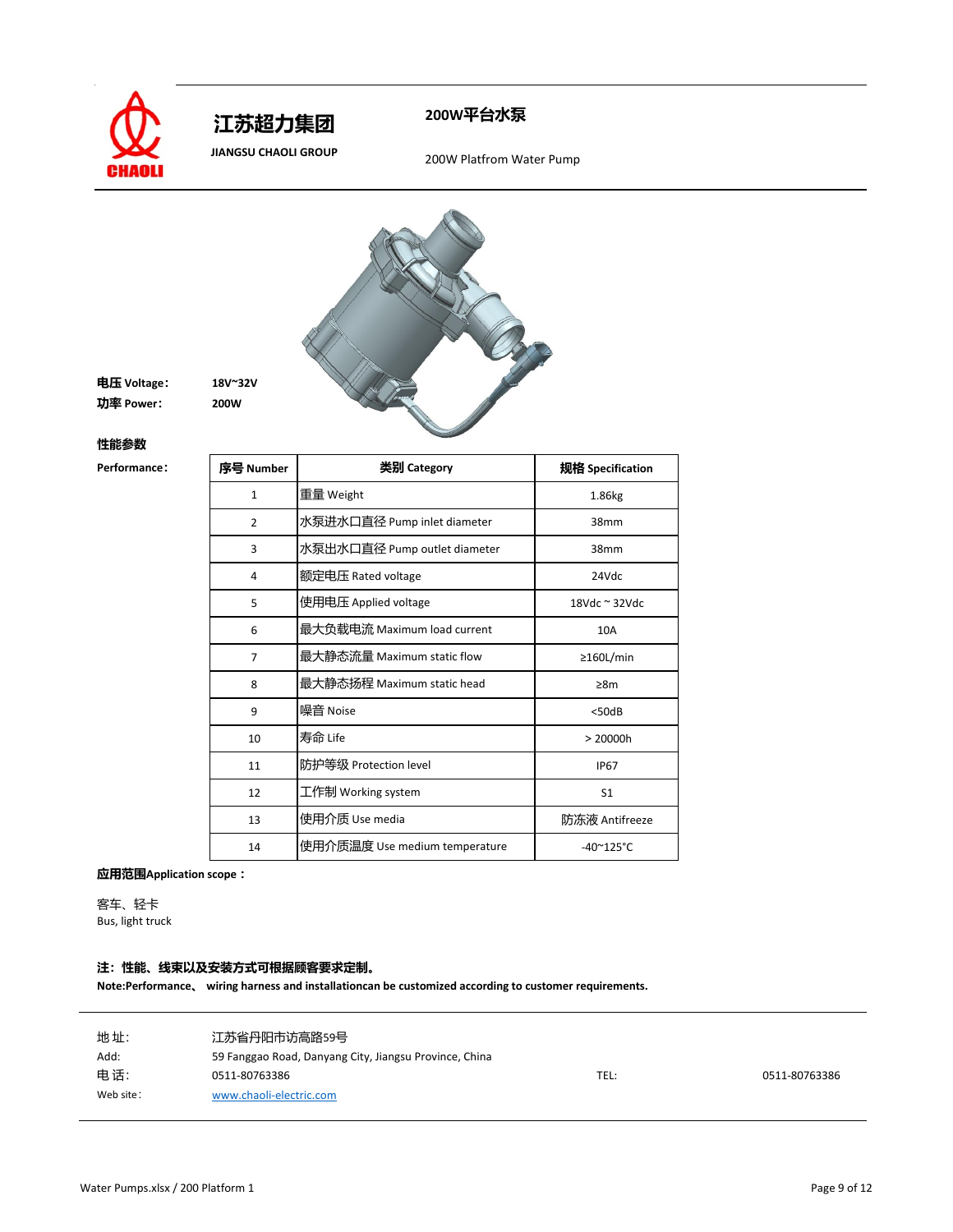

 **JIANGSU CHAOLI GROUP** 200W Platfrom Water Pump

Q-EFF: 效率流量关系曲线(Flow efficiency curve)



测试日期 (Date): 2021/1/4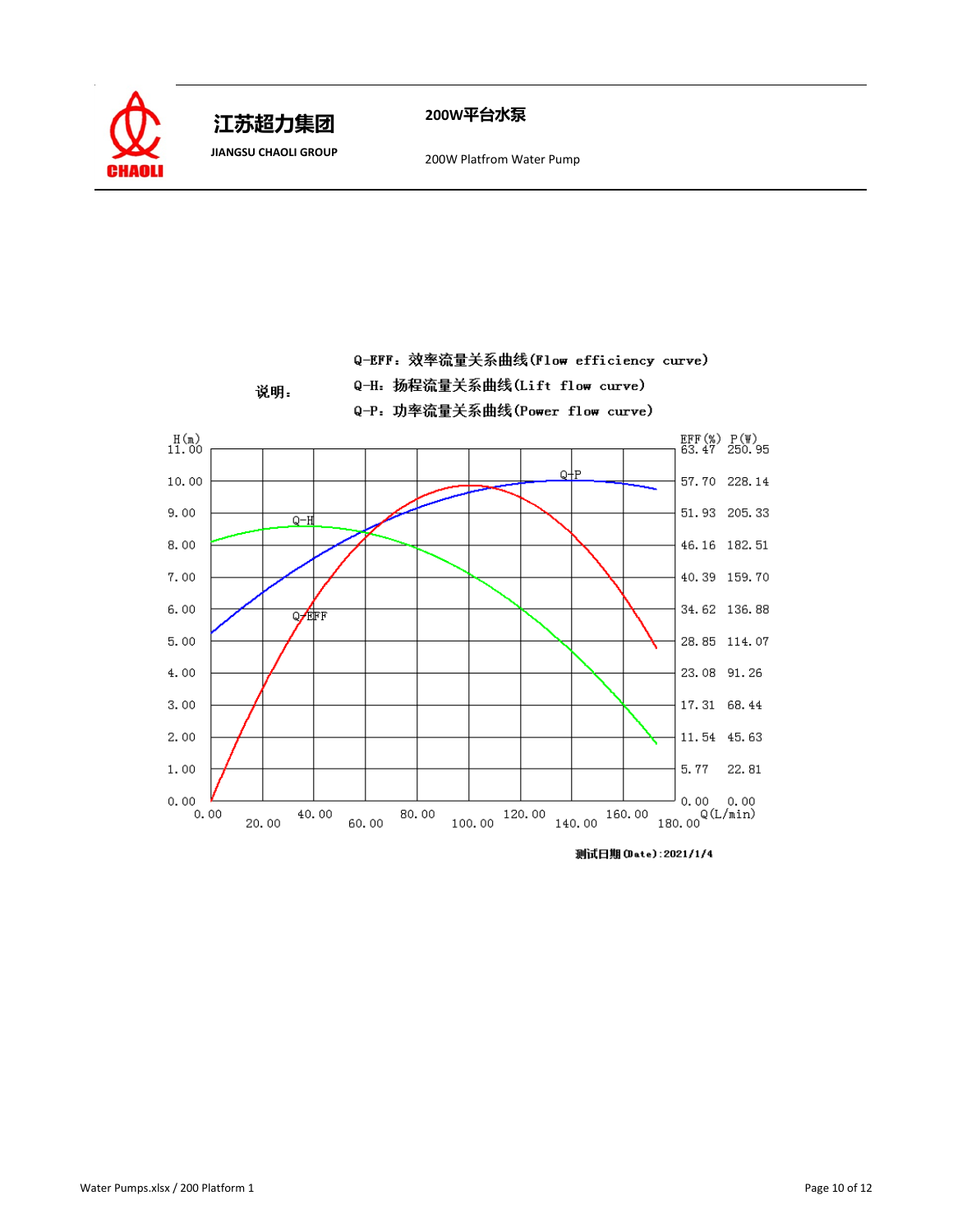

 **江苏超力集团** 

# **200W平台水泵**

 **JIANGSU CHAOLI GROUP** 200W Platfrom Water Pump



**电压 Voltage: 18V~30V 功率 Power: 200W**

**性能参数**

 $Performed$ **:** 

| 序号 Number      | 类别 Category                   | 规格 Specification           |
|----------------|-------------------------------|----------------------------|
| $\mathbf{1}$   | 重量 Weight                     | 0.95kg                     |
| $\overline{2}$ | 水泵进水口直径 Pump inlet diameter   | 16 <sub>mm</sub>           |
| 3              | 水泵出水口直径 Pump outlet diameter  | 16 <sub>mm</sub>           |
| 4              | 额定电压 Rated voltage            | 24Vdc                      |
| 5              | 使用电压 Applied voltage          | 18Vdc $\approx$ 30Vdc      |
| 6              | 最大负载电流 Maximum load current   | <b>9A</b>                  |
| 7              | 最大静态流量 Maximum static flow    | ≥65L/min                   |
| 8              | 最大静态扬程 Maximum static head    | $\geq 18m$                 |
| 9              | 噪音 Noise                      | $<$ 50dB                   |
| 10             | 寿命 Life                       | >10000h                    |
| 11             | 防护等级 Protection level         | <b>IP67</b>                |
| 12             | 工作制 Working system            | S <sub>1</sub>             |
| 13             | 使用介质 Use media                | 防冻液 Antifreeze             |
| 14             | 使用介质温度 Use medium temperature | $-40^{\circ}125^{\circ}$ C |

## **应用范围Application scope :**

1. 驱动电机及控制器散热;

Drive motor and controller heat dissipation;

2. 整车空调循环系统;

Vehicle air-conditioning circulation system;

3. 电池包加热循环 。

Heating cycle of battery pack.

### **注:性能、线束以及安装方式可根据顾客要求定制。**

| 地址:       | 江苏省丹阳市访高路59号                                           |      |               |
|-----------|--------------------------------------------------------|------|---------------|
| Add:      | 59 Fanggao Road, Danyang City, Jiangsu Province, China |      |               |
| 电话:       | 0511-80763386                                          | TEL: | 0511-80763386 |
| Web site: | www.chaoli-electric.com                                |      |               |